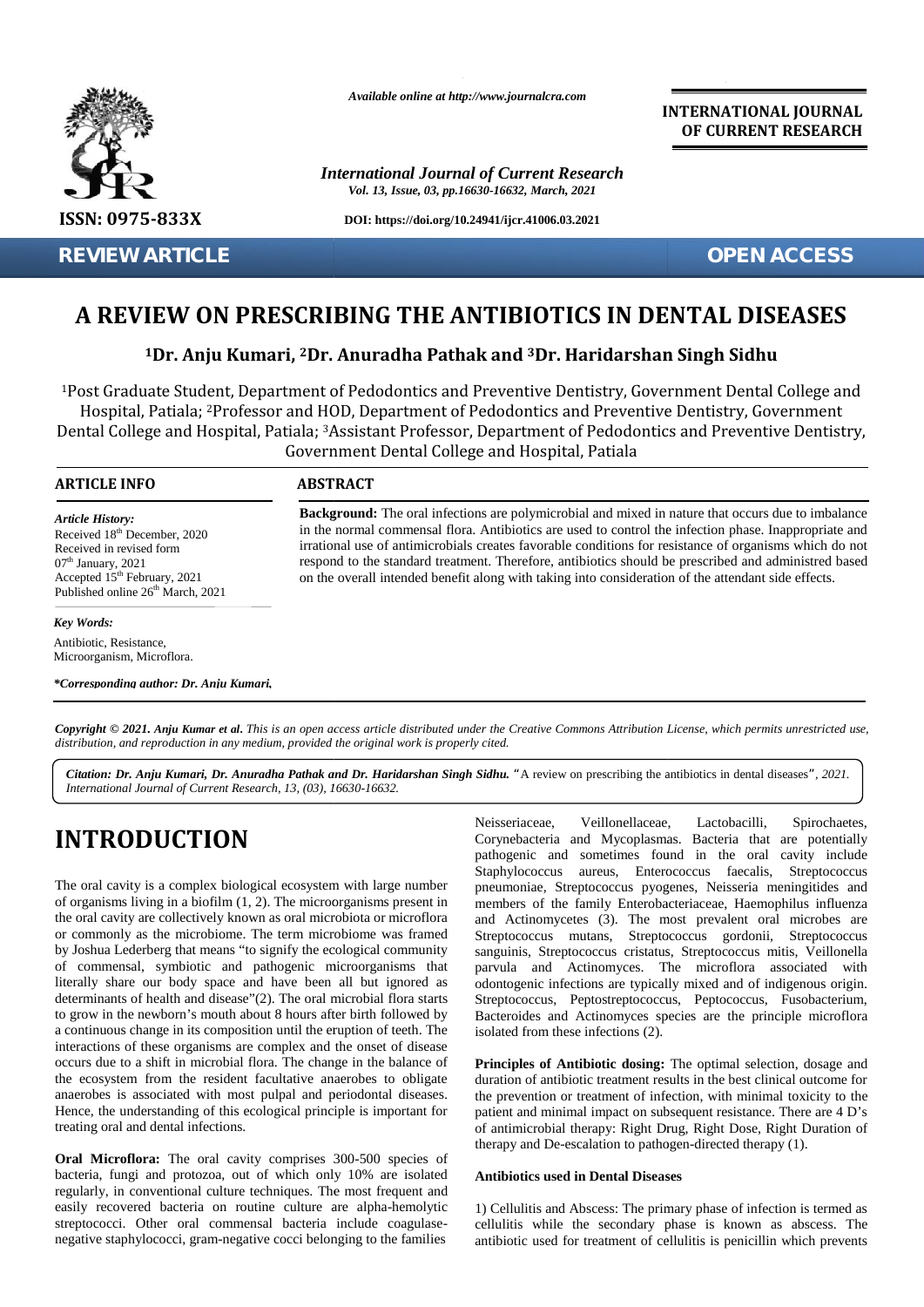progression to the second phase of cellulitis – the abscess. The pathogens usually associated with dental abscesses are Streptococcus viridans spp. or Gram-negative organisms. The acute dentoalveolar abscess and periodontal abscess usually require antibiotic therapy, in case of systemic involvement or in spreading infection. The ideal choice of treatment for periodontal abscess includes the drainage and irrigation of the abscess with 0.2% Chlorhexidine like antiseptic mouthwash. Endodontic therapy or extraction of the causative tooth and surgical drainage of any areas of pus accumulation are the treatment of choice for the dentoalveolar abscess. The duration of treatment depends on the severity of the infection, clinical response and should not be unduly prolonged due to the risk of development of resistance. The appropriate 5-day regimen (7):

**Amoxicillin Capsules:** 500 mg, 1 capsule three times daily

For children: 250 mg or Oral Suspension: 125 mg/5 ml or 250 mg/5 ml

OR

**Phenoxymethylpenicillin Tablets:** 250 mg, 2 tablets four times daily For children: 250 mg or Oral Solution: 125 mg/5 ml or 250 mg/5 ml

For patients allergic to penicillin

**Metronidazole Tablets:** 200 mg, 1 tablet three times daily

For children: 200 mg or Oral Suspension: 200 mg/5 ml

If patients does not respond to first-line drug or in cases of severe infection with spreading cellulitis, 5-day regimen is:

**Clindamycin Capsules**: 150 mg, 1 capsule four times daily

For children: 12-17 years (as for adults)

OR

An appropriate 7-day regimen is:

**Co-amoxiclav Tablets:** 250/125 mg, 1 tablet three times daily

For children: 12-17 years (as for adults)

OR

#### **Clarithromycin Tablets:** 250 mg, 1 tablet two times daily

For children: 250 mg or Oral Suspension: 125 mg/5ml or 250 mg/5 ml

**2) Pericoronitis:** It is the inflammation of a flap (operculum) of the gingival tissue that overlies a partially impacted tooth, usually molar (5). The microorganisms responsible for the pericoronitis are anaerobic bacteria. Debridement followed by irrigation is the sufficient therapy for pericoronitis without requirement of use of antibiotics. However, if the patient has persistent swelling with fever and trismus, then a three-day course of metronidazole can be prescribed. Metronidazole is a useful addition to an antibiotic regimen (amoxicillin) when coverage of anaerobic bacteria is needed.

### **An appropriate 3-day regimen (7)**

#### **Metronidazole Tablets: 200 mg, 1 tablet three times daily**

**3) Sinusitis:** It is the inflammation of lining membrane in any of the hollow areas (sinuses) of the skull around the nose. Sinusitis must be treated immediately to prevent complications of contiguous spread of infection into the infratemporal space or orbital cavity and osteomyelitis of the surrounding structures such as maxilla and parasinuses. The clinical signs of infection are headache, regional pain, inflammation of the oral buccal mucosa and rhinorrhea or

unilateral nasal discharge. Amoxicillin or doxycycline is the usually administered antibiotics.

An appropriate 7-day regimen (7):

**Amoxicillin Capsules:** 500 mg, 1 capsule three times daily For children: 250 mg or Oral Suspension: 125 mg/5 ml or 250 mg/5 ml

OR

**Doxycycline Capsules:** 100 mg 2 capsules on the first day, followed by 1 capsule daily.

For <12 years: Not recommended, as deposited on growing bone and teeth (by binding to calcium) and causes intrinsic staining of developing teeth and occasionally dental hypoplasia.

# For ≥12 years: As for adults

For severe infection in adults and children aged 12 years and over: 2 capsules daily.

4) **Necrotizing Ulcerative Gingivitis:** It is characterized by the rapid onset of painful gingivitis with interproximal and marginal necrosis, ulceration associated with anaerobic fuso-spirochaetal bacteria and Prevotella intermedia. In mild cases of NUG, local measures like oral hygiene instructions and removal of supragingival and sub-gingival deposits are sufficient while due to pain associated with NUG, the patient may only be able to tolerate limited debridement in the acute phase. But more severe cases require treatment with antibiotics, metronidazole being the drug of first choice.

#### **Metronidazole Tablets (8):**

For Adolescents and adults: 250 mg every 6-8 hours for 10 days in combination with amoxicillin For children: 200 mg or Oral Suspension: 200 mg/5 ml OR

**Amoxicillin Capsules (7):** 500 mg, 1 capsule three times daily For children: 250 mg or Oral Suspension: 125 mg/5 ml or 250 mg/5 ml OR

#### **Doxycycline (8):**

For Children >8 years who weigh <45 kg: 2.2 mg/kg every 12 hours on day 1, then 2.2 mg/kg once/day; for severe infections, 2.2 mg/kg every 12 hours until infection resolves.

For Children >8 years who weigh >45 kg and adults: 100 mg every 12 hours on day 1, then 100 mg once/day; for severe infections, 100 mg every 12 hours until infection resolves.

5) **Actinomycosis:** It is a chronic, suppurative granulomatous infection, seen in the clinical context of a grossly carious tooth or a tooth with previous root canal therapy. It can also be associated with an impacted tooth, periodontitis, or periimplantitis. It is most often localized to the mandible in angle region. The majority of cases are asymptomatic. The microorganisms that have been isolated are anaerobic gram-positive bacteria such as Actinomyces israelii, Actinomyces odontolyticus, Actinomyces naeslundii, Actinomyces gerencseriae and Actinomyces viscosus. The pathognomonic for actinomycosis is abscesses, draining sinus or gingival parulis with a yellow purulent exudate (sulfur granules). There may be a presence of asymptomatic cervicofacial slow-growing hard swelling along with trismus. The condition is diagnosed via culturing the exudate and isolation of the microorganism or by biopsy. Management includes prolonged antibiotic regimens (penicillin, doxycycline, clindamycin, erythromycin and tetracycline), as well as surgical debridement and management of the original source of infection (9).